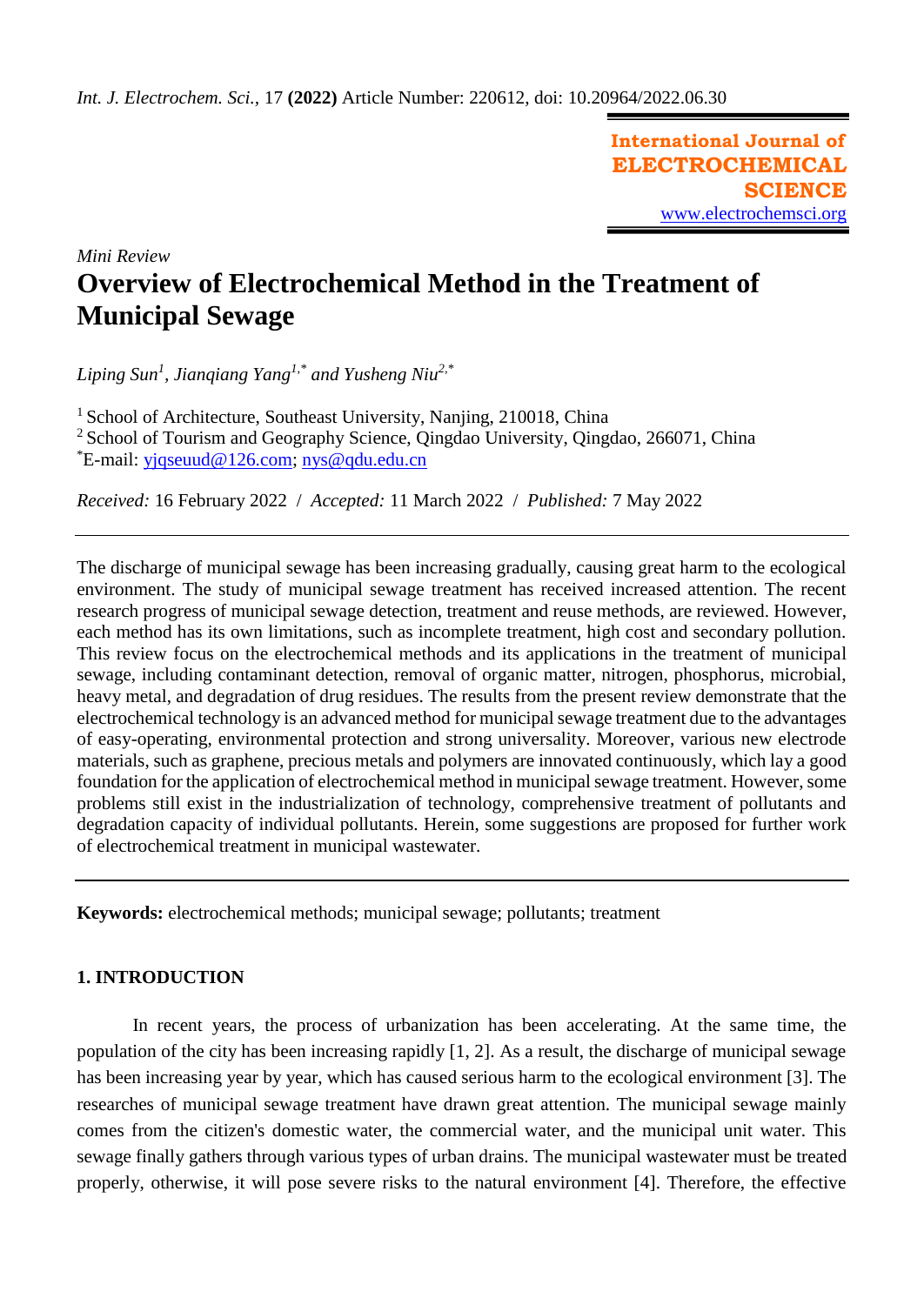treatment of municipal sewage has always been the focus of researchers [5]. The number of research papers has reached 6205 in the recent 10 years (2012–2021) from Web of Science using the terms "Municipal sewage," and an increasing trend is shown year by year (Figure 1).



**Figure 1.** Annual number of published research papers related to Municipal sewage published from 2012 to 2021

The composition of municipal sewage is complex because of its complicated sources [6], including organic pollutants [7], particulate matter, nitrogen, phosphorus, medical residues [8, 9], microorganisms and bacteria [10, 11], etc. However, the composition of municipal sewage is relatively stable compared with the industrial effluents, which brings great convenience to the effective treatment of municipal sewage.

To gain insight into the electrochemical treatment, recent research progress of municipal sewage treatment is reviewed. The focus is placed on the principle, application and progress of electrochemical method. The merits and demerits of electrochemical wastewater treatment are also summarized in this review. Considering the development potential of electrochemistry and the demand of the public, some perspectives are put forward for further work on the electrochemical treatment of municipal wastewater.

### **2. RESEARCH PROGRESS AND EXISTING PROBLEMS OF MUNICIPAL SEWAGE TREATMENT METHODS**

The technology of municipal sewage treatment has been improved constantly in recent years, and many types methods of municipal sewage detection, treatment and reuse has been developed. We have developed considerable detection methods for various pollutants, such as viruses, bacteria, antibiotics, metal particles and other contaminants. For example, Aiqiang Xu used next-generation sequencing to detect enteroviruses in municipal sewage and studied its application in environmental monitoring [11]. Siva Prasad Bitragunta et al. applied inductively coupled plasma mass spectrometry (ICP-MS) technology to quantify titanium and characterize titanium dioxide particles (TNP) [12]. Haiwei Huang et al. identified the biotic and antibiotic resistance genes in municipal wastewater and analyzed their abundance and diversity [8].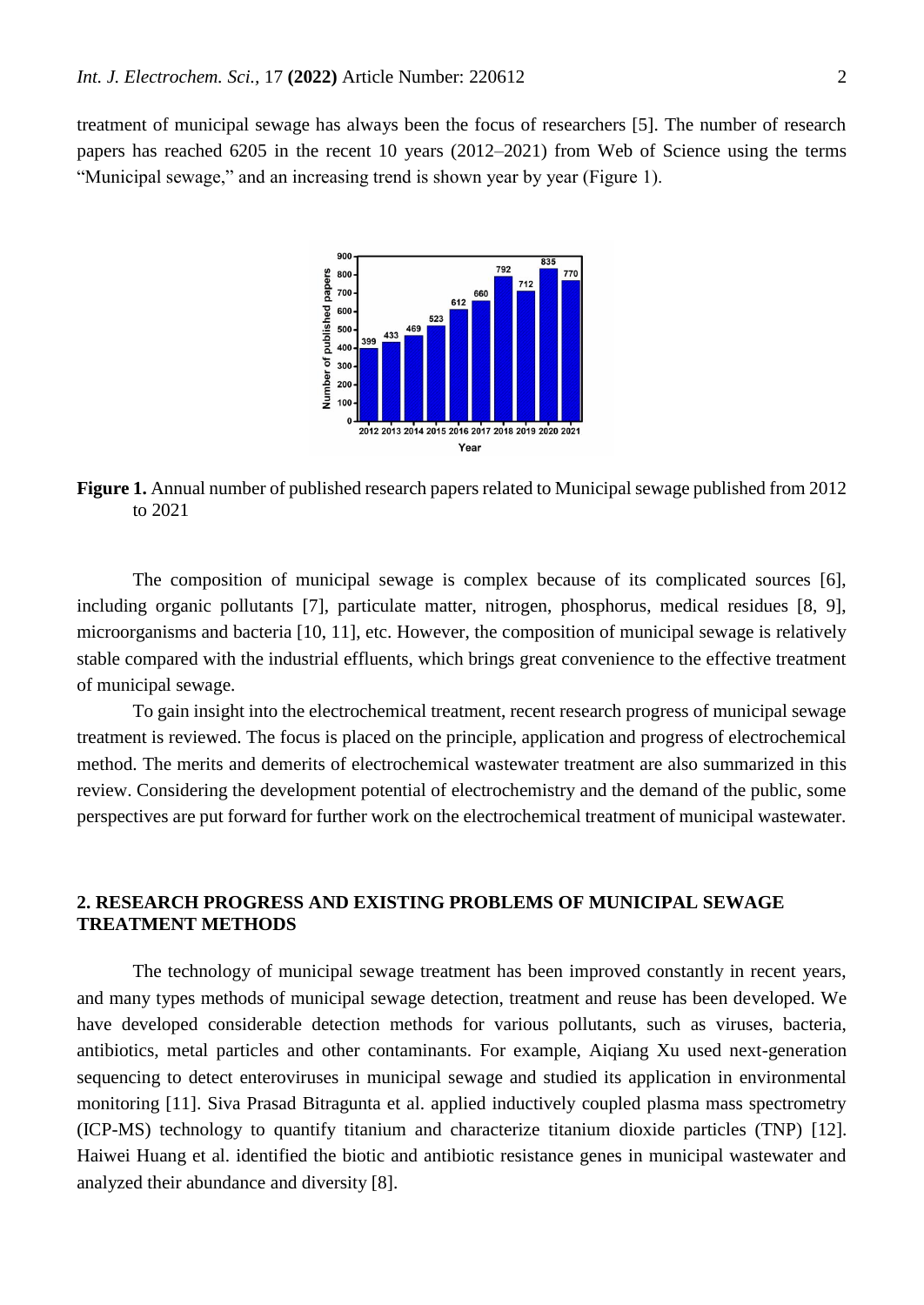In the field of pollutant treatment, many scholars have studied the chemical oxidation method, physical adsorption method, activated sludge method, biological method and constructed wetland method. For instance, in chemical oxidation, Yuan Wei developed one-stage anaerobic ammonium oxidation (Anammox) for nitrogen removal [13]. Xiong Hong-bin et al. used graphene photocatalytic oxidation technology to improve water quality significantly [14]. In physical adsorption, F. C. Kramer et al. applied ceramic nanofiltration membrane to purify municipal wastewater [15]. Z. Sapronova et al. provided an effective method for adsorbing pollutants in municipal wastewater with modified chestnut tree waste [16]. Qian Wu et al. reported the removal of estrogen with activated sludge [17]. In biological method, Jie Xu et al. demonstrated the excellent performance of microalgae technology to remove pollutants in domestic sewage [18]. Thomas et al. proposed to treat municipal wastewater with the algal floway method and evaluated its biomass yield, lipid content and biofuels production [19]. Xia Huang et al. adopted anaerobic forward osmosis membrane bioreactor anomer to treat municipal domestic sewage [20]. A submerged anaerobic membrane bioreactor was adopted to purify low concentration domestic sewage by Jianwei Liu et al.. [21]. Agostina Chiavola and Mei Chen et al. reported the effect of biofilm oxidation reactor on drug degradation [22, 23]. Bin Ji et al. used sequencing batch biofilter composed of fibrous packing and ceramists filter to treat domestic sewage [24]. Biological phosphorus removal from aerobic wastewater was studied by Hongbo Chen et al.. [25] In the field of constructed wetlands, Zhiwei Zhou et al. developed the double-layer substrate formed by covering shale ceramsite on activated alumina in tidal flow constructed wetland for enhancing nitrogen removal from decentralized municipal sewage [26]. Shibao Lu et al. developed anaerobic flow constructed wetlands to remove nitrogen [27]. Tatiane Benvenuti et al. used aquatic plant spathe Typha orientalise to construct floating wetlands to treat municipal sewage [28]. M. Anjos et al. studied the removal of Paraben by duckweed [29].

In addition, some studies focus on the reuse of municipal sewage. For example, Noriatsu Ozaki et al. reported the composting of municipal sewage sludge [30]. Beibei Yan et al. adopted the combination of anaerobic digestion and pyrolysis to treat municipal sewage sludge for recycling organic matter [31].

These methods played an important role in the treatment of municipal sewage at different stages, but each method has its own limitations, such as incomplete treatment, high cost and secondary pollution. The advantages and disadvantages of traditional municipal sewage treatment methods are shown in Figure 2.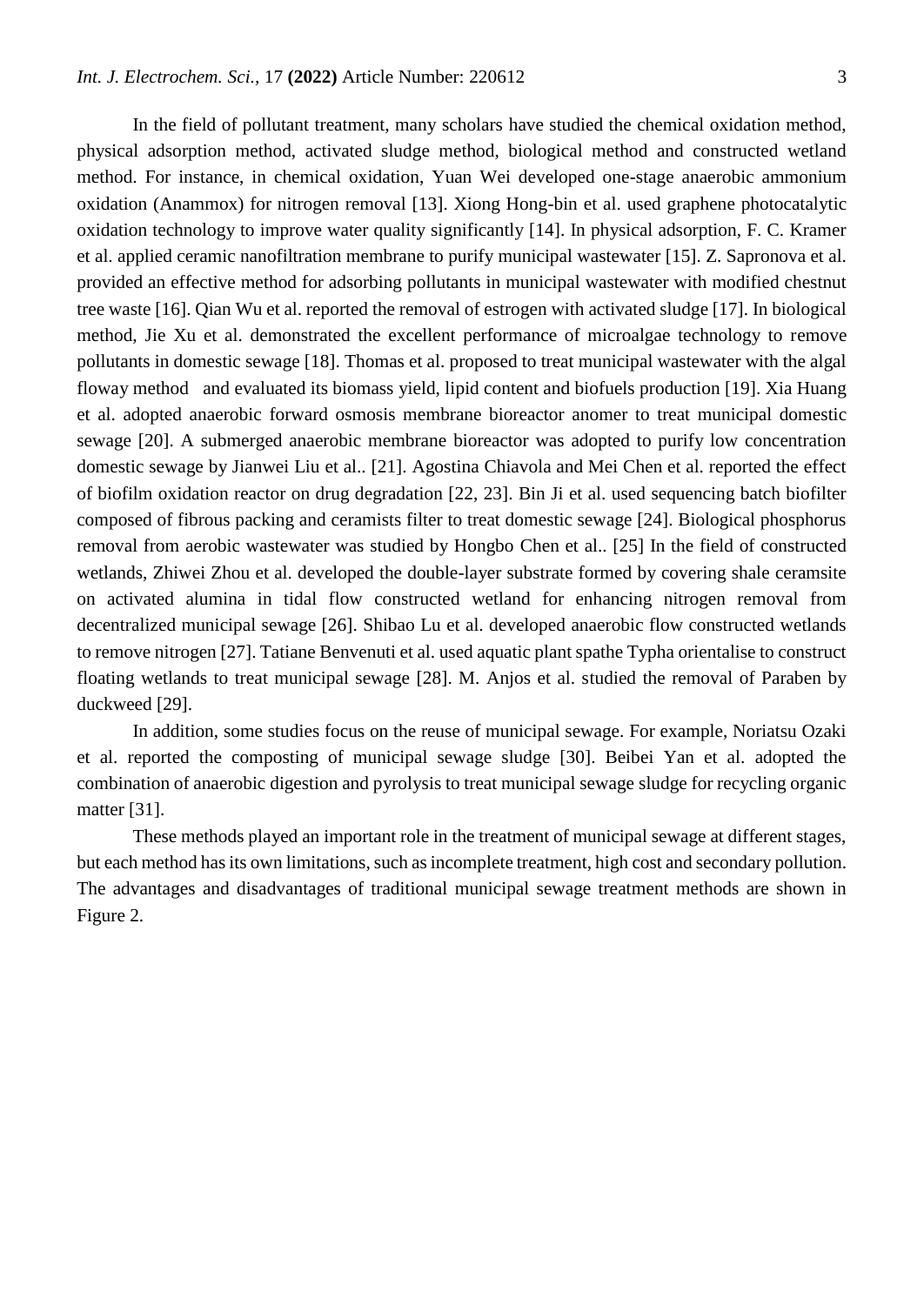

**Figure 2.** Comparison of advantages and disadvantages of traditional sewage treatment methods

This study introduces a more suitable method for the treatment of municipal sewage, that is, electrochemical method.

# **3. RESEARCH PROGRESS OF ELECTROCHEMICAL METHODS IN THE TREATMENT OF MUNICIPAL SEWAGE**

### *3.1 Application of electrochemical method in contaminant detection*

Electrochemical methods have been used in the detection of municipal wastewater for a long time. Many scholars have conducted extensive studies on various aspects. For the application of electrochemical methods to detect different pollutants, Chantemesse Benoit et al. developed β-lactam electrochemical method based on nitro-cephalosporin to detect antimicrobial resistant escherichia coli, which had advantages in quick, convenient, low cost and convenient carrying [32]. Dingnan Lu et al. detected SARS-CoV-2 in wastewater using electrochemical immunosensors, and the result was favourable [33]. Zhilei Li et al. studied the detection of abiotic stress biomarkers, including various plant hormones, by electrochemical methods [34]. Hassan Karimi-Maleh developed a novel molecularly imprinted electrochemical sensor for the determination of organophosphorus pesticide residues [35]. Krishnapandi Alagumalai et al. synthesized metal silver incorporated carrom coin structured cobalt oxide (Ag-Co3O4 NPs) by co-precipitation method and achieved the electrochemical detection of Cytotoxic Tinidazole [36]. Oliveira, G. et al. developed a portable electrochemical assay for detecting active ricin based on theelectro-oxidation of adenine released from herring sperm DNA substrate by its catalytic action [37]. Sanaz Pilehvar et al. developed aptamer electrochemical biosensor for the detection of organic matter in sewage, and the detection limit had been reached  $1\times10^{-9}$  M [38]. In terms of heavy metal detection, Chailapakul Orawon et al. developed microfluidic chip for detecting lead, cadmium,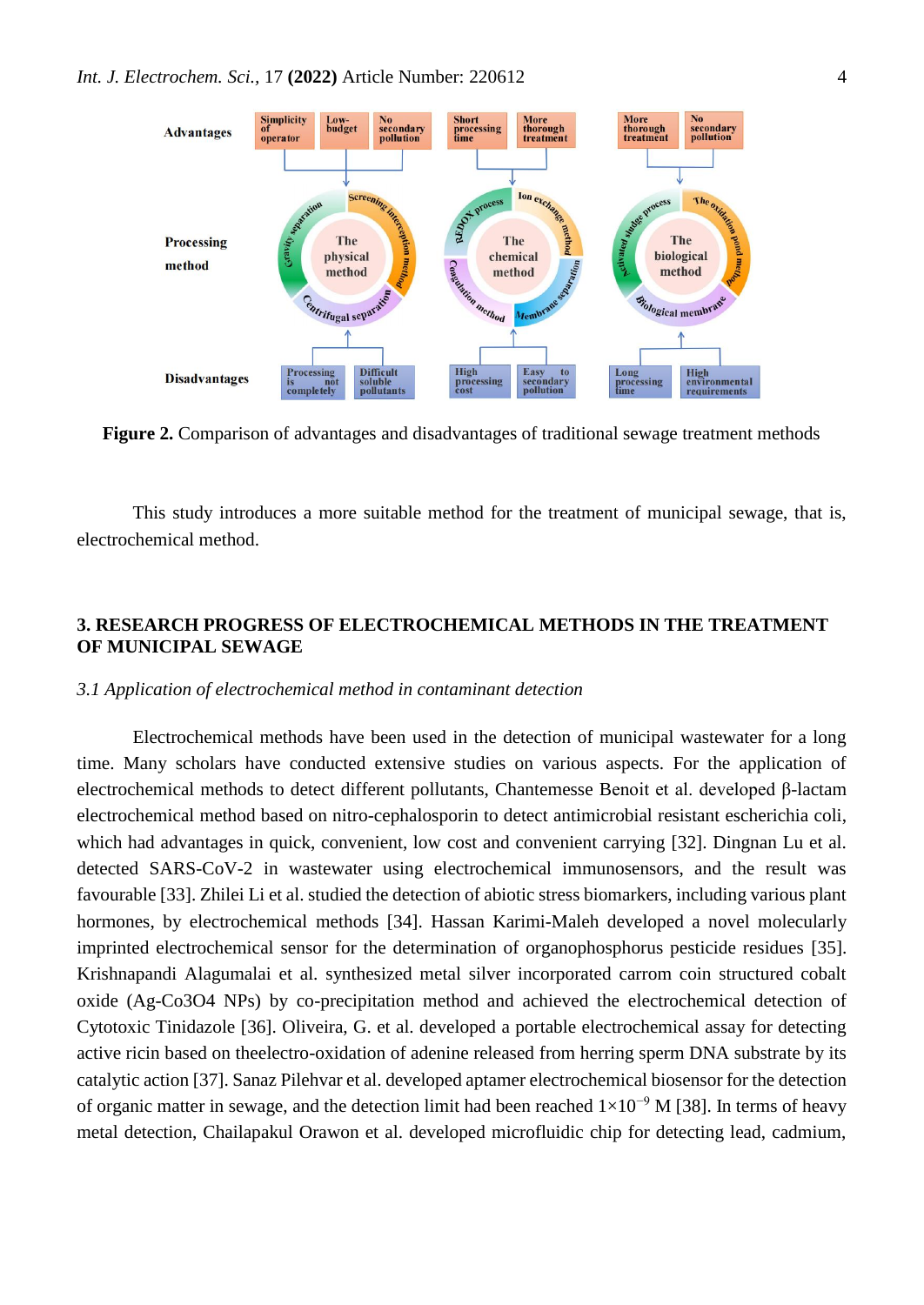copper and other pollutants rapidly and simultaneously [39]. These studies accomplished the electrochemical detection of different pollutants.

The detection sensitivity has been rapidly improved in recent years. For example, Wee, Youngho et al. prepared a phenol biosensor with high sensitivity by adding carbon nanotubes to the enzyme electrode. The detection sensitivity of phenol was up to 1170 mu A/mM/cm [40]. Yang Liu et al. developed enzyme biosensor, which was based on biochar nanoparticles for the sensitive detection of bisphenol A (BPA). The linear range was from 0.02  $\mu$ M to 10  $\mu$ M, and the lowest detection limit was 3.18 nM [41]. Korkut Seyda et al. developed an amperometric biosensor based on gold nanoparticles embedded polypropylene imidazole for highly sensitive detection of urea, and the detection limit reached  $36 \mu$ M, a relative standard deviation of 2.43% (n = 18) [42]. Tsai Wan-Ting et al. developed an ultrasensitive photonic refractive index sensor based on nano porous silicon to detect heavy metal ions in water. The detection sensitivity of cadmium ion reached 342 nM/RIU and 0.152 ppb [43].

Kaur Ramandeep et al. developed fabric phase adsorption extraction technology to detect trace organic compounds, and the detection limit reached 0.009–0.021 ng/ml [44]. J. Gallardo–Gonzalez et al. developed a real-time potential measurement chip for the realtime detection of pollutants in flowing water by electrochemical method [45]. Makombe Martin et al. developed adsorptive stripping voltammetry for the determination of rare earth elements [46]. Yang Si et al. developed  $TiO<sub>2</sub>$  photo assisted electrochemical sensor for detecting Bisphenol A (BPA) [47], providing a powerful sensor for the detection of pollutants in water. The development of these different detection methods provides more approaches to detect pollutants in municipal sewage and improves the ability of detection.

The types of pollutants are more abundant. The detection sensitivity is higher, and the detection forms are diversified.

### *3.2 Research progress of electrochemical methods in organic matter removal*

The electrochemical catalytic degradation of organic compounds is the direct oxidation of organic compounds on the anode or generation of hydroxyl radical, ozone and other oxidants on the anode. For example, Rajamohan Natarajan et al. synthesized a new type of natural coagulant with pea as raw material. The chemical oxygen demand (COD) in municipal sewage was effectively removed in the reactor by using aluminum as the electrode, thereby confirming the feasibility of parallel plate electroflocculation reactor with natural coagulant for municipal sewage treatment [48]. Zheng Wentian et al. established an electrochemical filtration system using carbon nanotubes (CNT) and nano zero valent copper (NZVC) composite materials as high-performance catalysts, electrodes, and filter media. This system achieved continuous degradation of organic pollutants in a wide range of pH values, which provided an effective method for the degradation of complex organic compounds in complex water environments [49]. Based on the combination of nuclear magnetic resonance (NMR) and electrochemistry, Xiong Liangliang et al. developed a method for the adsorption and radical oxidation of bisphenol by graphite electrode in homogeneous Fe (III) / persulfate system, which realized the efficient degradation of organic compounds [50]. The electrochemical flow cell direct coupled with mass spectrometry technology was used to catalyse the oxidation of carbendazim (CBZ) fungicide by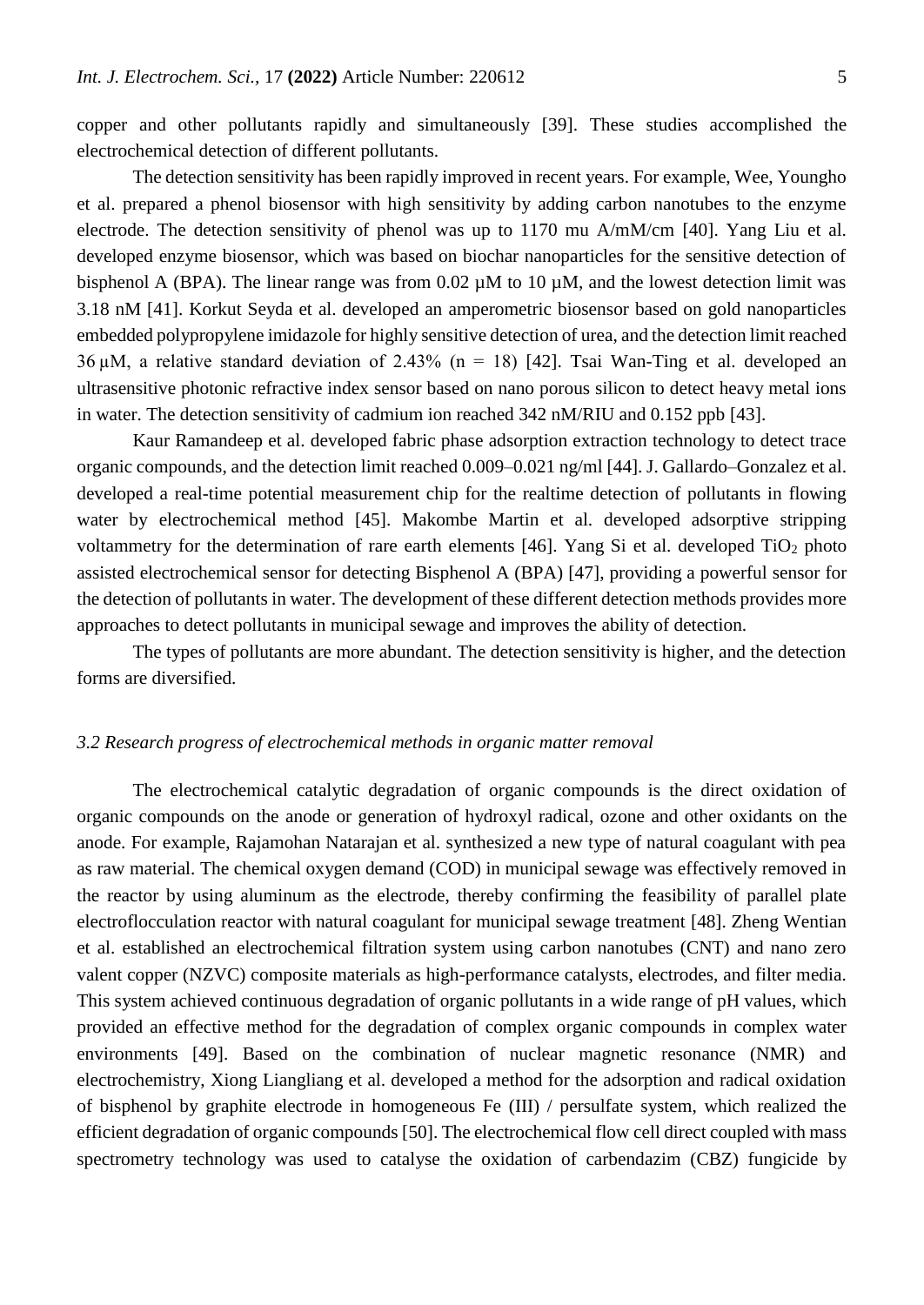Temgoua Ranil C. T. et al., which proved that the electrochemical method combined with other methods has a perfect application prospect [51]. For the research of the mechanism, Yang Deng et al. clarified the changes in the properties (complexing ability, aromaticity and mobility) of humic substances in the process of electrochemical oxidation, and explained the mechanism of the changes, which provided the basis for further understanding and evaluating the electrochemical degradation process of humus [52].

#### *3.3 Research progress of electrochemical methods in nitrogen and phosphorus removal*

In recent years, the removal of nitrogen and phosphorus from wastewater by electrochemical method is also a research hotspot. The removal rate of nitrogen and phosphorus has increased, and some new electrochemical methods have emerged. For instance, Yang Lei et al. developed an electrochemical method for phosphorus removal and recovery by locally increasing the pH near the cathode [53]. The addition of chemicals to increase the pH of the bulk solution and the further separation step during traditional chemical precipitation process was avoided by Yang Lei et al [53]. Wenjian Ye et al. used cobalt as the catalyst, active carbon (AC) as the carrier, and acetylene black (AB) as the conductor to establish a composite particle electrode to remove TN, and the removal rate reached 95% [54] (Figure 3). Mahamalage Kusumitha Perera et al. developed a continuous-flow reactor recovery of 89% and 97% of average total N & P from municipal sewage by precipitation of  $Ca_3(PO_4)_2$  and stripping of NH<sub>3</sub>(g), following electrochemical pH shifting, termed electrolyte modulation [55] (Figure 3). The pollution is removed, and the resources are recycled. Qiao Sen et al. developed an electrochemical method to remove nitrate by coupling anammox with autotrophic denitrification. The removal rate is as high as 99.1%, which is the highest in the literature [56]. Tejedor–Sanz Sara et al. developed a new electrochemical nitrogen removal method and constructed microbial electrochemical fluidized bed reactors (ME-FBR) to promote bacteria electrode interaction. This study was the first to propose that fluidized bed could remove 98% of ammonia nitrogen as cathode reaction [57].



**Figure 3.** (a) Schematic view of the continuous 3D electrochemical reactor [54] Copyright © 2020, Elsevier; (b) Continuous-flow nutrient recovery apparatus [55] Copyright © 2020, Elsevier.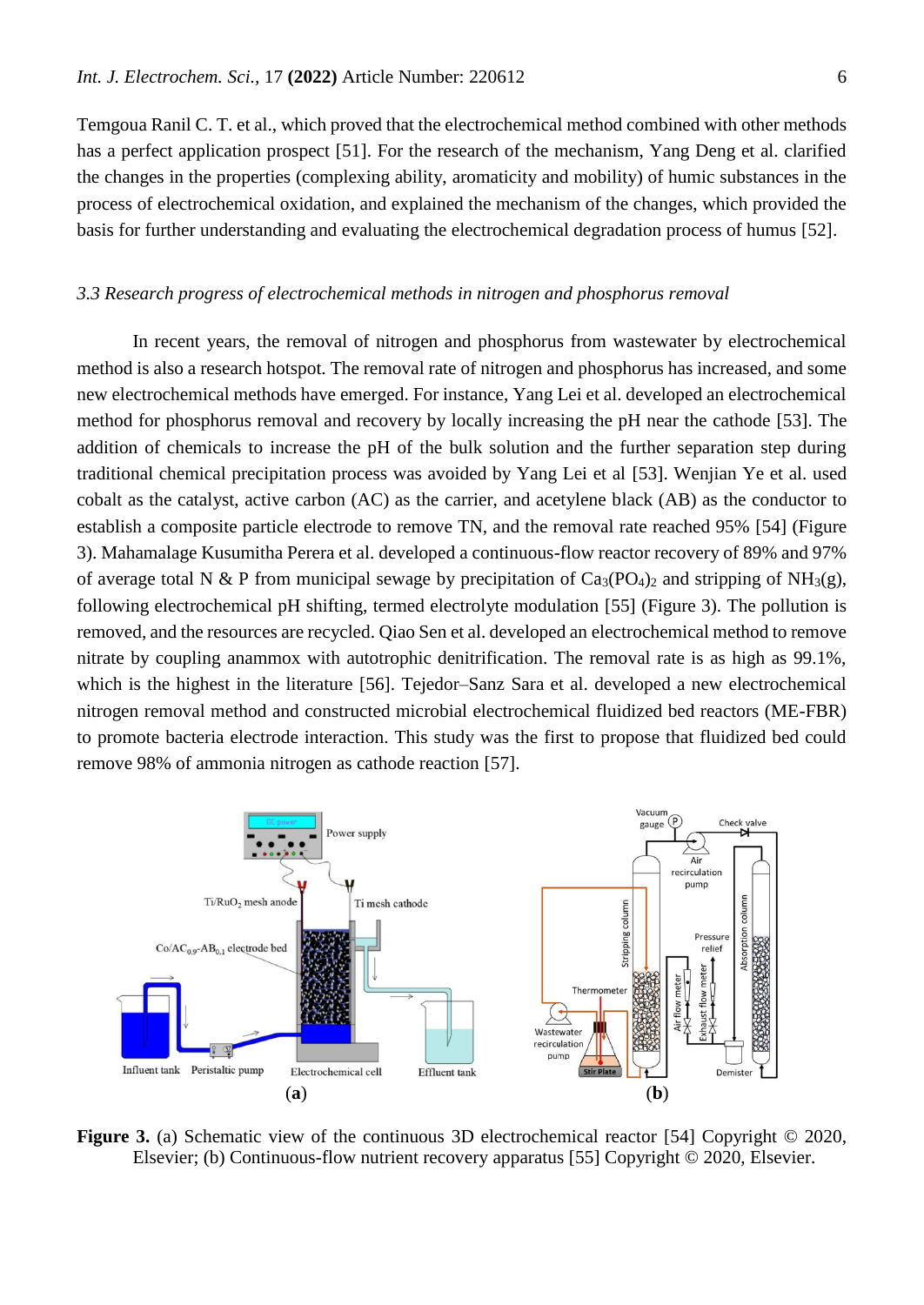#### *3.4 Research progress of electrochemical methods in removal of microbial indicators*

Electrochemical method has few reports on microbial removal, but some scholars have conducted indepth research. For example, in the early days, Voccia, S. et al. electrodeposited metal silver / polymer composite layers on conductive substrates, and the silver coating could effectively inhibit the growth of gram-negative Escherichia coli [58]. Subsequently, Javier et al. applied conductive diamond ultrasonic electrochemistry method to disinfect municipal sewage and effectively inhibited E. coli [59]. Qian Lei et al. established an electrochemical dynamic membrane filtration (EDMF) system to simultaneously realize solid–liquid separation and pollution degradation. The degradation of bacteria achieved 100% under the condition of 2.5 V low voltage [60], providing an effective method for microbial degradation in wastewater by electrochemical method. Ma Qiang et al. used hemin / graphite felt (GF) composite electrode to kill E. coli. The killing rate reached 99%, and the disinfection of drinking water was realized at low potential (0.6 V) without chlorine [61]. Thus far, electrochemical methods have shown great advantages in sterilization and anti-virus.

#### *3.5 Research progress of electrochemical methods in heavy metal removal*

In recent years, studies on the removal of heavy metals by electrochemical methods. For example, Kuichang Zuo et al. developed a new electrochemical method based on hybrid MOF@rGO for high selective degradation of Cr (VI) with high affinity adsorbent electrode [62](Figure 4). Jiancheng Shu et al. developed a new electrochemical method for efficient removal of  $Mn^{2+}$  and  $NH^{4+}$ -N simultaneously with Cu plate as cathode and the removal efficiencies were 99.1% and 92.9% respectively [63]. Jie Ding et al. developed an electrochemical assisted desorption method to enhance polyaniline modified spherical resin (PANI@PS). The maximum recoveries of Cr (VI) and dyes were 90.3% and 91.9% [64](Figure 4), respectively. This study is greatly important for the introduction of new adsorption composite materials for simultaneous removal and fractionation of specific coexisting pollutants. Xu Jinwei et al. developed an asymmetric AC electrochemical method to remove different heavy metal (copper, lead, and cadmium) at different initial concentrations (100–10000 ppm) to reach the relevant regulatory level [65], which has strong practicability.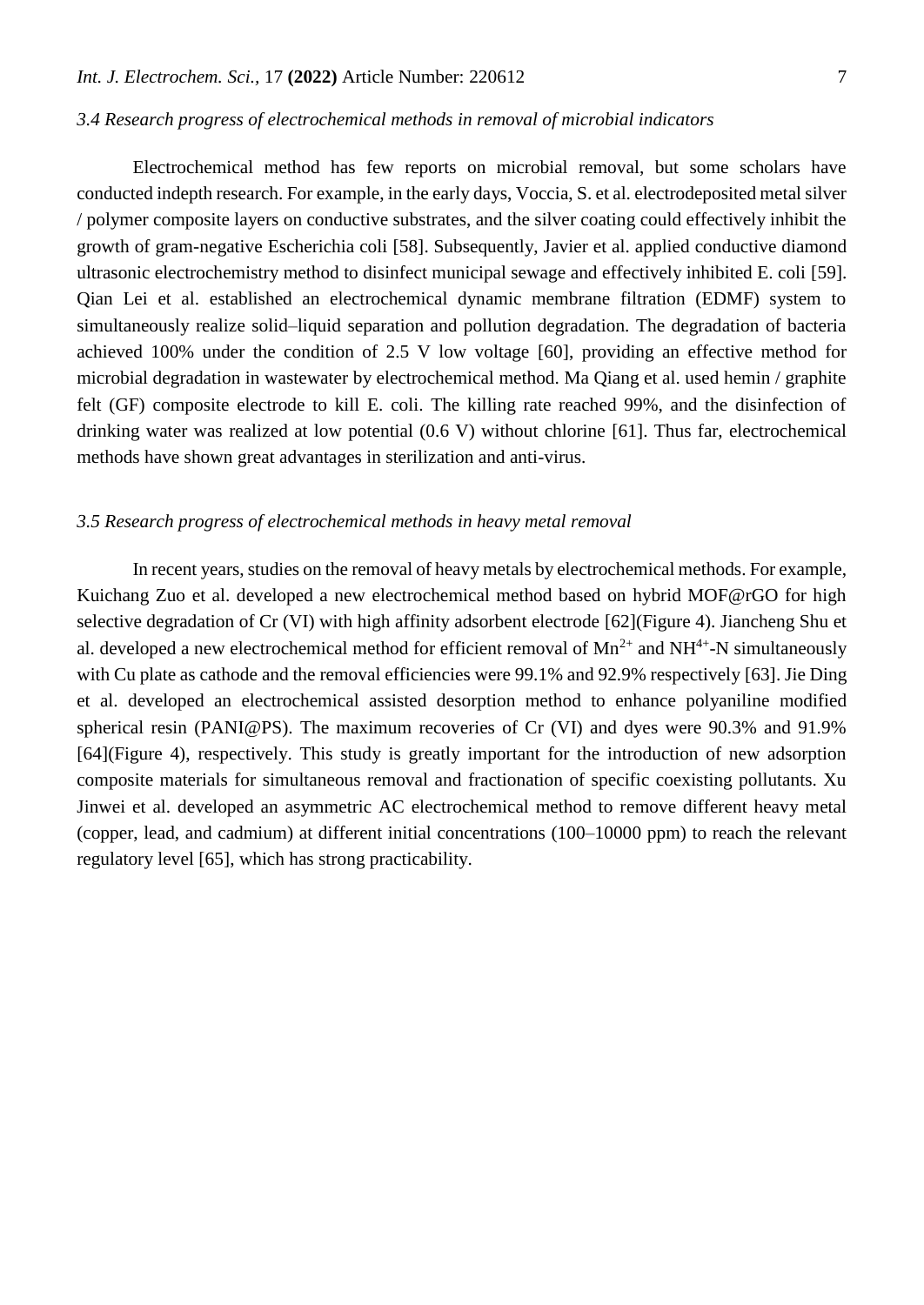

**Figure 4.** Schematic showing the use of MOF@rGO in an asymmetric electrosorption system for selective removal of Cr(VI) [62] Copyright © 2020, American Chemical Society and Cr(VI)(−) and MB(+) desorption [64] Copyright  $\odot$  2019, Elsevier. (a) Schematic of MOF@rGO as a selective electrode in the asymmetric electro sorption system. Gra: graphite sheet. Ti: titanium sheet [62] Copyright © 2020, American Chemical Society; (b) Enhanced adsorption and desorption/reduction of Cr(VI) in a charge/reversed voltage cycle [62] Copyright © 2020, American Chemical Society; (c) Schematic of Cr (VI)(−) and MB (+) desorption [64] Copyright © 2019, Elsevier.

#### *3.6 Research progress of electrochemical methods in degradation of drug residues*

Drug residues have the characteristics of high toxicity and difficult degradation, which has always been the difficulty of wastewater treatment. However, the electrochemical method has strong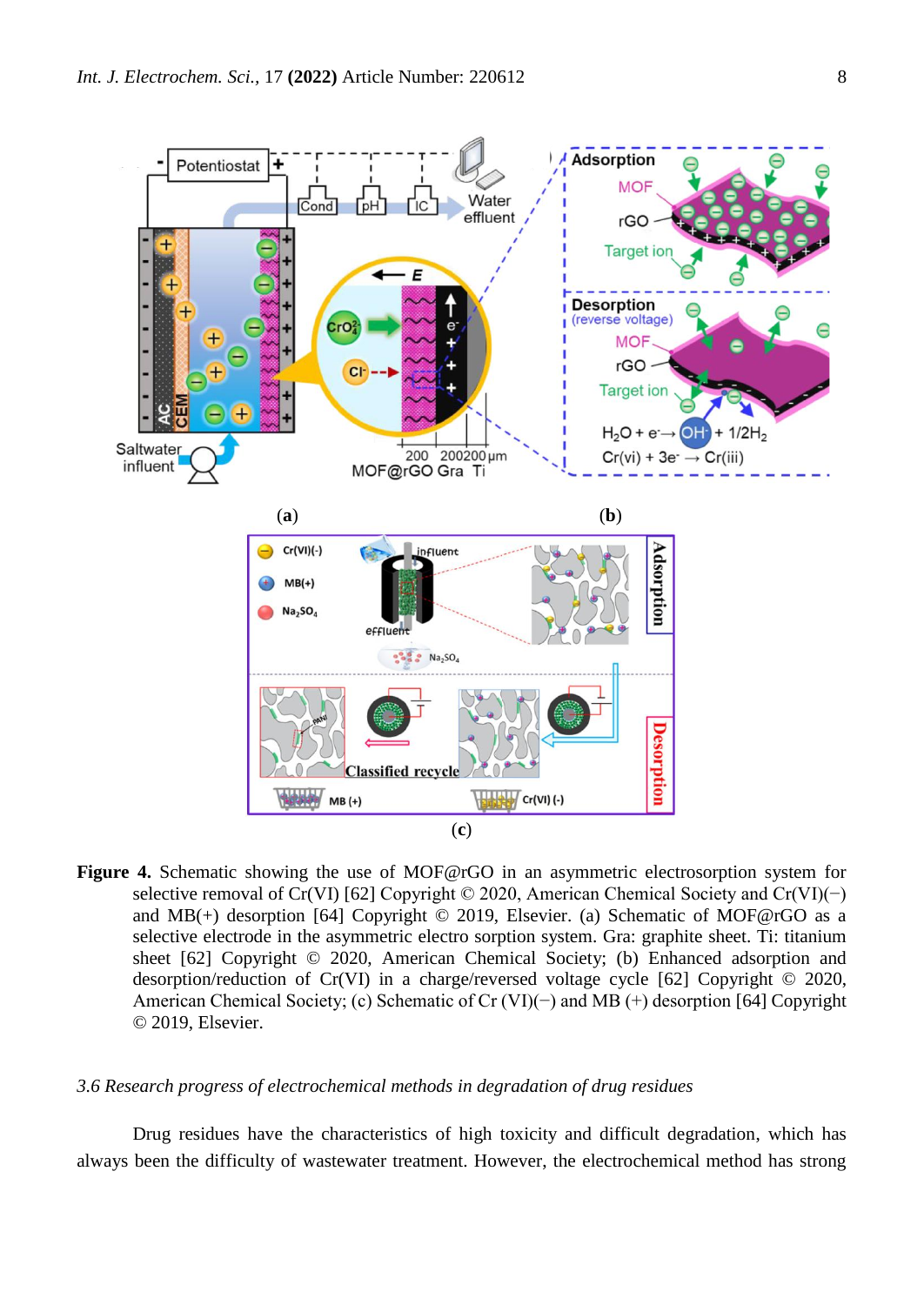preponderance in the degradation of drug residues [66]. Many scholars have conducted considerable indepth research and have achieved good results. For example, Rusen Zou et al. developed a microbial electrochemical ultraviolet photolysis cell that could effectively eliminate carbamazepine and provided a new method for the treatment of medical residual wastewater [67] (Figure 5). Kui Yang et al. developed an ultrahigh throughput tubular reactive filter with β-PbO<sub>2</sub> electrocatalytic layer that could remove norfloxacin and sulfamethoxazole at trace level concentration in wastewater, requiring only 2.0–5.4 s [68] (Figure 5). Chong Wang et al. studied the Ti/SnO2-Sb/La-PbO<sup>2</sup> anode electrochemical degrade antibiotic enrofloxacin, and their kinetics, mechanism, and toxicity evaluation [69]. Wei Zhang et al. used graphite felt electrode to degrade a typical ionic compound pantothenic acid and the degradation rate was close to 100% in two hours [70]. Yassine Ouarda et al. used electrochemical method by borondoped diamond (NB/BDD) anode and titanium (Ti) cathode to remove 12 mixed drug residues (caffeine, cihydrocarbamazepine and desvenlafaxine). After 120 minutes, the removal rate reached 100% [71].



**Figure 5.** This is (a) Flowchart of 20 L MEUC system [67] Copyright © 2020, Elsevier; (b) Schematic of the tubular reactive filter system consisting of a perforated stainless-steel pipe as the inner cathode and the water distributor, a stainless-steel pipe as the outer cathode, a pump, an electrochemical workstation, and a solution tank [68] Copyright © 2020, Elsevier.

## **4. CONCLUSIONS**

Some methods of municipal sewage treatment are systematically studied in recent years. Researches focus on the electrochemical method and its application in municipal sewage treatment. Electrochemical method is widely used in the detection of various pollutants, degradation of organic matter, removal of nitrogen, phosphorus and heavy metals, microbial killing and degradation of residual drugs in wastewater treatment due to its advantages of simple operation, green environmental protection and strong universality. The removal rate of ammonia nitrogen, some heavy metals, bacteria and drug residues can reach 98%–100%. Great progress has been made in the selection of electrochemical methods, such as molecularly imprinted method, asymmetric alternating current electrochemical method, adsorptive stripping voltammetry, microbial electrochemical fluidized bed method and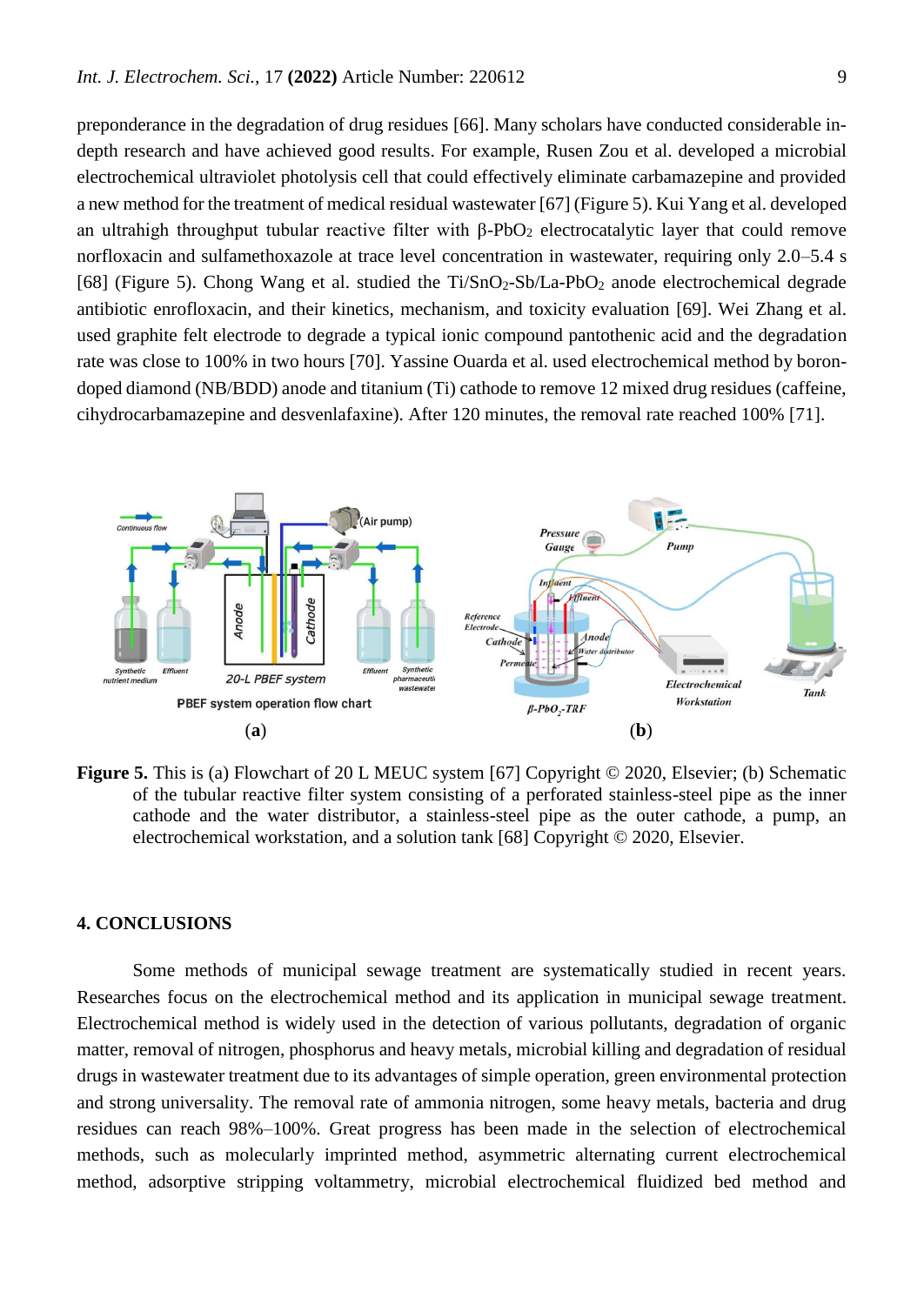microbial electrochemical ultraviolet photosynthesis cell. The continuous innovation of polymer and other electrode materials or composite electrode materials has laid a good foundation for the application of electrochemical methods in municipal sewage treatment.

However, many problems remain unresolved. First, the actual application of technology is still poor. Transforming "advanced technology" into "application technology" is still a serious challenge. Second, degrading multiple pollutants simultaneously is still difficult by the same electrochemical method, and the simultaneous degradation of complex polluted water is still an urgent problem to solve. Third, although electrochemistry has a favorable effect on the removal of heavy metals, drug residues, nitrogen and phosphorus, the complete degradation of microorganisms and organic matter is not ideal, and further improvement is still desired. Therefore, in order to give full play to the advantages of electrochemical method and better apply it to municipal sewage treatment, further work should be carried out in the following aspects:

To further increase the pilot scale and pilot scale tests to lay the foundation for further industrialization based on the good effect of electrochemical method laboratory in treating municipal sewage.

To further develop electrochemical methods for simultaneous degradation of multiple pollutants in complex water and explore their coupling mechanism.

To further improve electrode materials or develop new electrochemical methods to explore the mechanism of organic matter and microbial degradation to thoroughly degrade organic matter and microorganisms.

#### ACKNOWLEDGEMENTS

This research was funded by the Natural Science Foundation of Shandong Province (ZR202102280291).

### **References**

- 1. P. Cheng, Q. Jin, H. Jiang, M. Hua and Z. Ye, *J. Cleaner Prod*., (2020) 122111.
- 2. Z. Xu, J. Xu, H. Yin, W. Jin, H. Li and Z. He, *Nat. Sustainability*, 2 (2019) 158.
- 3. J. Fu. China's sewage treatment industry status quo and improvement measures, IOP Conf. Ser.: Earth Environ. Sci, Ordos, China, 2020, 032064.
- 4. Y. Xu, A.R. Naidoo, X.F. Zhang and X.Z. Meng, *Sci. Total Environ*., 696 (2019) 133998.
- 5. J. Chen, Research on technical problems of municipal sewage treatment under environmental protection form, IOP Conf. Ser.: Earth Environ. Sci, Ordos, China, 2020, 012066.
- 6. Y. Cao, M. Van Loosdrecht and G.T. Daigger, *Water Pract, Technol*., 15 (2020) 160.
- 7. M. Coha, G. Farinelli, A. Tiraferri, M. Minella and D. Vione, *Chem. Eng. J.,* 414 (2021) 128668.
- 8. H. Huang, S. Zeng, X. Dong, D. Li, Y. Zhang, M. He and P. Du, *J. Environ. Manage*., 231 (2019) 494.
- 9. A. Turolla, M. Cattaneo, F. Marazzi, V. Mezzanotte and M. Antonelli, *Chemosphere*, 191 (2018) 761.
- 10. Q. Cui, Y. Huang, H. Wang and T. Fang, *Environ. Pollut*., 249 (2019) 24.
- 11. Z. Tao, P. Chen, N. Cui, X. Lin, F. Ji, Y. Liu, P. Xiong, L. Zhang, Q. Xu and Y. Song, *Sci. Total Environ.*, (2020) 138818.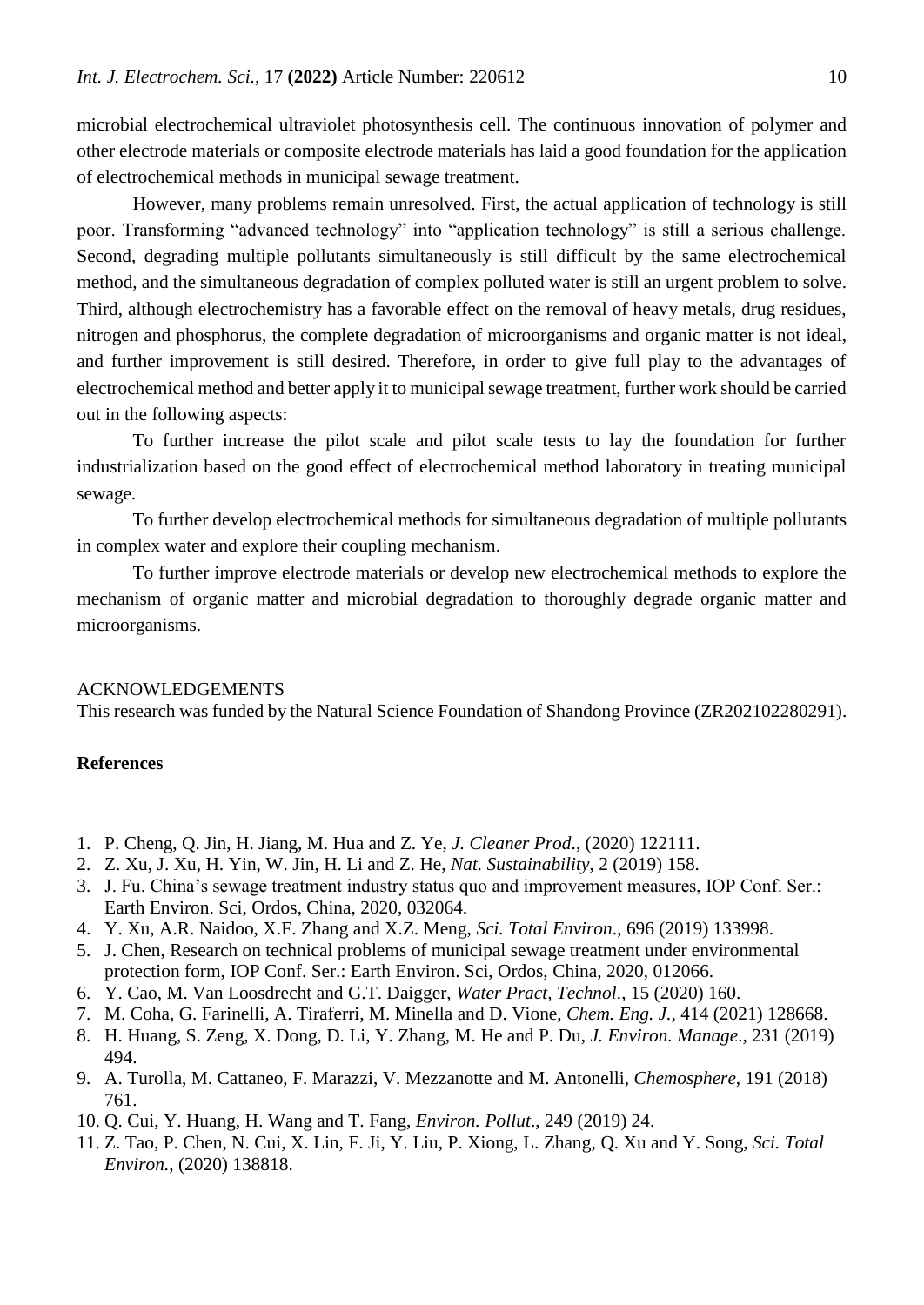- 12. S.P. Bitragunta, S.G. Palani, A. Gopala, S.K. Sarkar and V.R. Kandukuri, *Bull. Environ. Contam. Toxicol*., 98 (2017) 595.
- 13. Y. Wei, Y. Jin and W. Zhang, *Int. J. Environ. Res. Public Health*, 17 (2020) 3284.
- 14. H. B. Xiong, Y. N. Ma and T. X. Liu, *Environ. Technol*., 43 (2020) 585.
- 15. F. Kramer, R. Shang, L. Rietveld, S. Heijman, *Sep. Purif. Technol*. 237 (2020) 116373.
- 16. Z. Sapronova, S. Sverguzova, K. Sulim, A. Svyatchenko and E. Chebotaeva, Sewage treatment in megacities by modified chestnut tree waste, 21st International Scientific Conference on Advanced in Civil Engineering Construction - The Formation of Living Environment (FORM), Moscow, RUSSIA, 2018, 365.
- 17. Q. Wu, J.C. Lam, K.Y. Kwok, M.M. Tsui and P.K. Lam, *J. Environ. Sci*., 61 (2017) 49.
- 18. J. Xu, X. Wang, S. Sun, Y. Zhao and C. Hu, *Sci. Rep*., 7(2017)1.
- 19. T.K. Marella, A. Datta, M.D. Patil, S. Dixit and A. Tiwari, *Bioresour. Technol*., 280 (2019) 222.
- 20. Y. Gao, Z. Fang, C. Chen, X. Zhu, P. Liang, Y. Qiu, X. Zhang and X. Huang, *Bioresour. Technol*., 307 (2020) 123254.
- 21. J. Liu, H. Tian, X. Luan, X. Zhou, X. Chen, S. Xu and X. Kang, *Environ. Sci. Pollut. Res*., 27 (2020) 6785.
- 22. A. Chiavola, P. Tedesco and M.R. Boni, *Environ. Sci. Pollut. Res*. 26 (2019) 1113.
- 23. M. Chen, L. Ren, K. Qi, Q. Li, M. Lai, Y. Li, X. Li and Z. Wang, *Bioresour. Technol*., 311 (2020) 123579.
- 24. B. Ji, T. Wei, W. Chen, J. Fan, J. Wang, L. Zhu and K. Yang, *Water Sci. Technol*., 74 (2016) 1492.
- 25. H. Chen, Y. Liu, B. J. Ni, Q. Wang, D. Wang, C. Zhang, X. Li and G. Zeng, *Biochem. Eng. J.,* 113 (2016) 114.
- 26. C. Liu, X. Li, Y. Yang, X. Fan, X. Tan, W. Yin, Y. Liu and Z. Zhou, *Sci. Total Environ*., 703 (2020) 135629.
- 27. S. Lu, X. Gao, P. Wu, W. Li, X. Bai and M. Sun, *J. Cleaner Prod*., 208 (2019) 649.
- 28. T. Benvenuti, F. Hamerski, A. Giacobbo, A.M. Bernardes, J. Zoppas-Ferreira and M.A. Rodrigues, *J. Environ. Chem. Eng*., 6 (2018) 5706.
- 29. M. Anjos, W. Isique, L. Albertin, T. Matsumoto and M. Henares, *Waste Biomass Valorization*, 10 (2019) 2221.
- 30. N. Ozaki, A. Nakazato, K. Nakashima, T. Kindaichi and A. Ohashi, *Sci. Total Environ*., 605 (2017) 860.
- 31. G. Chen, R. Zhang, X. Guo, W. Wenzhu, Q. Guo, Y. Zhang and B. Yan, *Sci. Total Environ*., 765 (2020) 142676.
- 32. B. Chantemesse, L. Betelli, S. Solanas, F. Vienney, L. Bollache, A. Hartmann and M. Dequaire-Rochelet, *Water Res*, 109 (2016) 375.
- 33. D. N. Lu, D.Z. Zhu, H. H. Gan, Z. Y. Yao, Q. Fu and X. Q. Zhang, *Sci. Total Environ*., 777 (2021) 146239.
- 34. Z. Li, J. Zhou, T. Dong, Y. Xu and Y. Shang, *Biosens. Bioelectron*., 182 (2021) 113105.
- 35. M. Yola, N. Atar, Y. Orooji, H. Karimi-maleh, S.K. Ponnusamy, J. Rouhi and M. Baghayeri, *J. Colloid Interface Sci.,* 592 (2021) 174.
- 36. K. Alagumalai, R. Shanmugam, S. M. Chen, S. Musuvadhi Babulal and A. Periyalagan, Process *Saf. Environ. Prot*., 148 (2021) 992.
- 37. G. Oliveira, J.M. Schneedorf, Toxins (Basel), 13 (2021) 238.
- 38. S. Pilehvar, C. Reinemann, F. Bottari, E. Vanderleyden, S. Van Vlierberghe, R. Blust, B. Strehlitz and K. De Wael, *Sens. Actuators*, B, 240 (2016) 1024.
- 39. O. Chailapakul, S. Korsrisakul and K. Grudpan, *Talanta*, 74 (2008) 683.
- 40. Y. Wee, S. Park, Y. Kwon, Y. Ju, K.-M. Yeon and J. Kim, *Biosens. Bioelectron*., 132 (2019) 279.
- 41. Y. Liu, L. Yao, L. He, N. Liu and Y. Piao, *Sensors*, 19 (2019) 1619.
- 42. S. Uru, S. Uzuncar, M. Kılıç and B. Hazer, *Instrum Sci. Technol*., 47 (2018) 1.